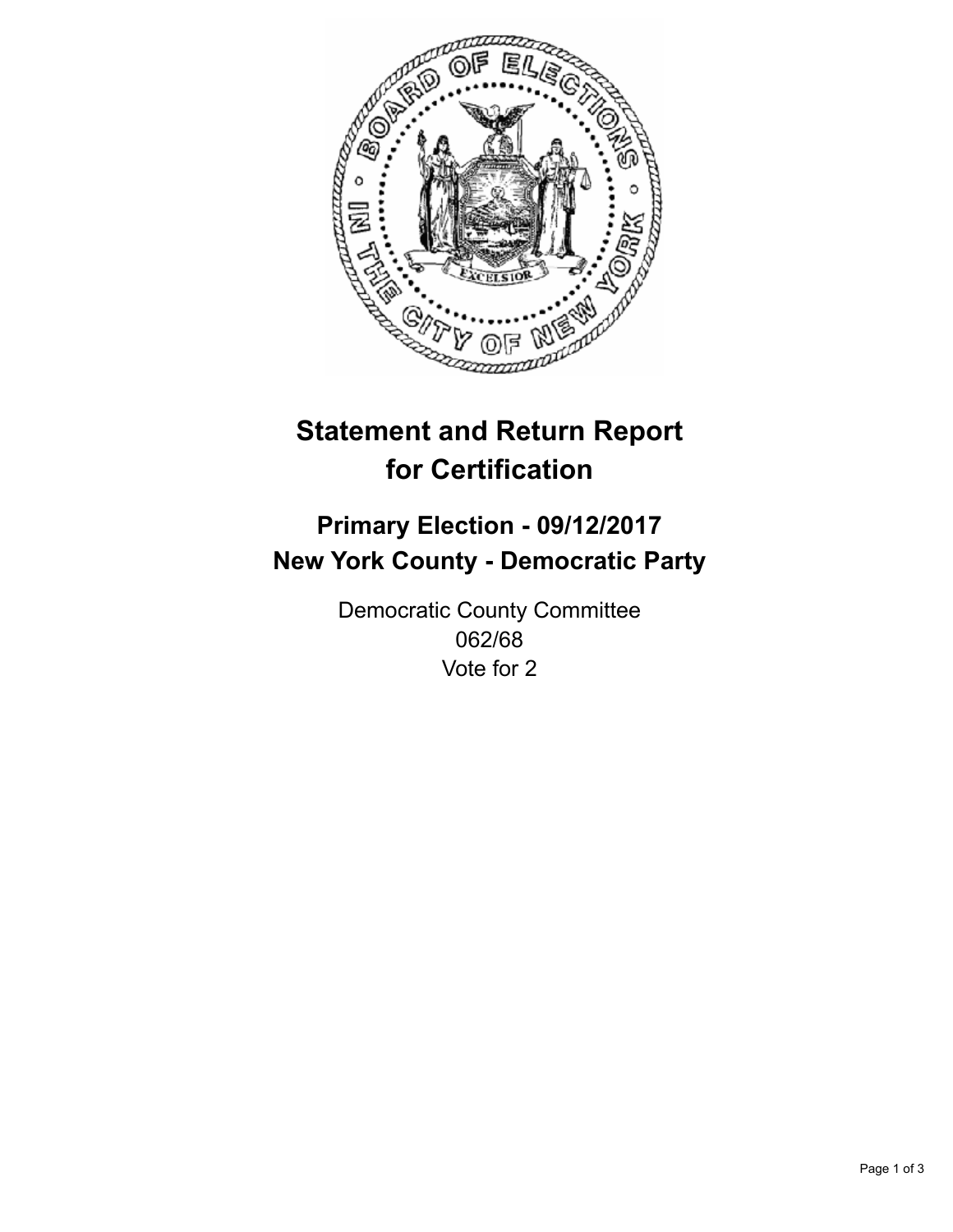

## **Assembly District 68**

| PUBLIC COUNTER                                           | 98  |
|----------------------------------------------------------|-----|
| <b>MANUALLY COUNTED EMERGENCY</b>                        | 0   |
| ABSENTEE / MILITARY                                      | 1   |
| AFFIDAVIT                                                |     |
| <b>Total Ballots</b>                                     | 100 |
| Less - Inapplicable Federal/Special Presidential Ballots | 0   |
| <b>Total Applicable Ballots</b>                          | 100 |
| JAI BAMS                                                 | 11  |
| <b>RAY BAXTON</b>                                        | 17  |
| <b>BEVERLY MACFARLENE</b>                                | 50  |
| DIANA AYALA (WRITE-IN)                                   | 1   |
| ROBERT RODRIQUEZ (WRITE-IN)                              | 1   |
| TANISHA PILAR DEJESUS (WRITE-IN)                         |     |
| <b>Total Votes</b>                                       | 81  |
| Unrecorded                                               | 119 |